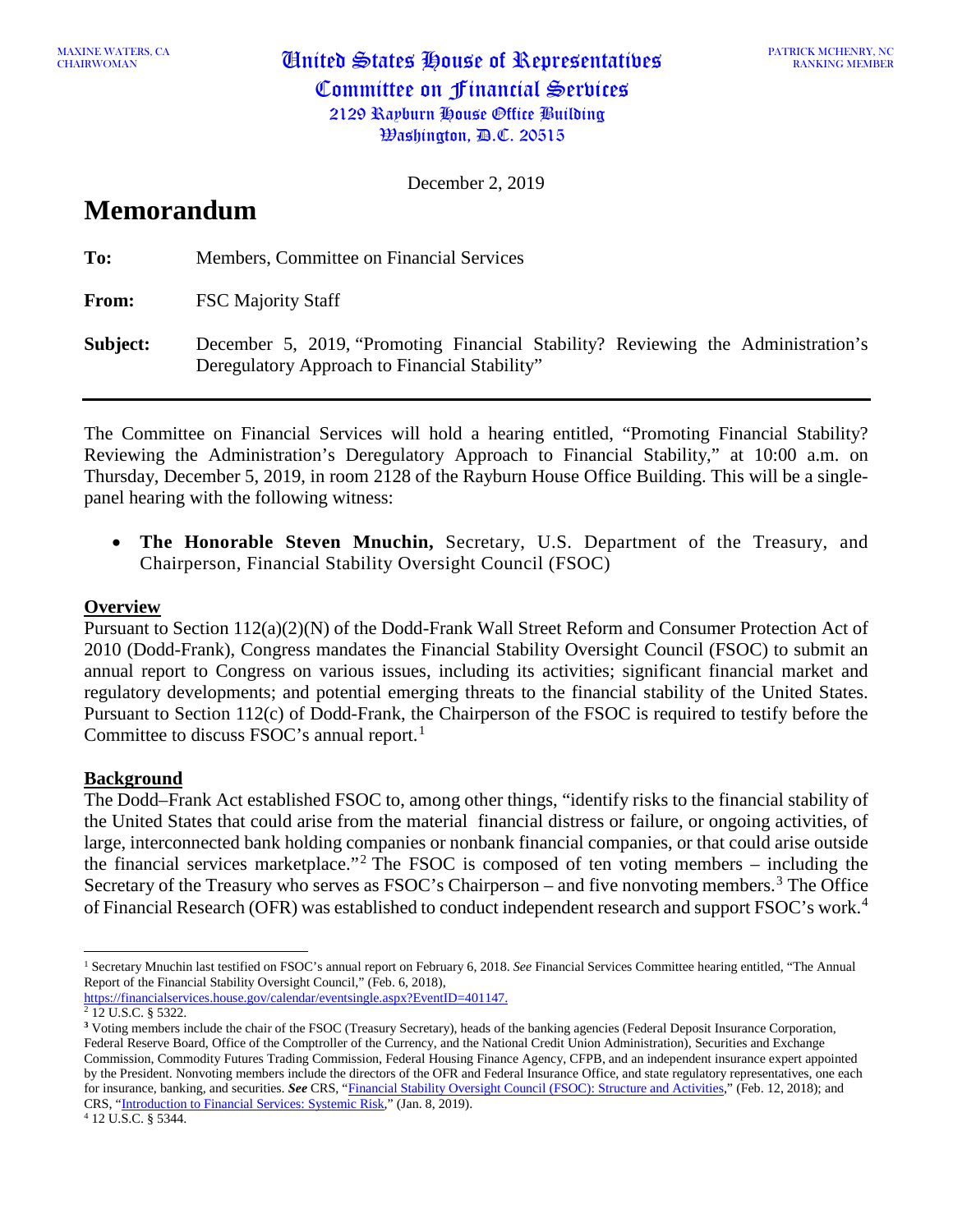While FSOC is empowered to designate nonbank financial companies for enhanced oversight by the Federal Reserve or designate financial market utilities (FMUs) as systemically important,<sup>[5](#page-1-0)</sup> FSOC can generally only recommend—but not compel— member agencies to undertake regulatory changes.

Following the 2007-2009 financial crisis, Congress created the FSOC and OFR to address an observed failure of the regulatory structure to consider the interconnectedness of the system, to coordinate among agencies on financial crisis planning, and to quantify and map systemwide risks. However, under the Trump Administration, FSOC and its member agencies have been criticized for being more focused on implementing financial deregulatory proposals than on mitigating systemic risks. [6](#page-1-1) A summary of FSOC's 2018 annual report and recent activities are described below.

## **Potential Threats to Financial Stability**

According to FSOC's 2018 Annual Report, "Overall, risks to U.S. financial stability remain moderate, though they have evolved since the last annual report.... At the same time, financial stability risks outside the U.S. appear to have increased."<sup>[7](#page-1-2)</sup> The report identified six "potential emerging threats and vulnerabilities" to financial stability:

- **Cybersecurity—**the vulnerability of financial markets or institutions to cyberattacks;
- **Ongoing structural vulnerabilities—**the systemic importance of central counterparties and large, complex, interconnected financial institutions, LIBOR transition,<sup>[8](#page-1-3)</sup> concentration risk in tri-party repo and risk opacity in bilateral repo, run risk in money market funds and cash management vehicles, financial innovation, and data gaps;
- **Developments related to prolonged credit expansion—**the potential reversal of elevated debt levels and asset values;
- **Changes in financial market structure—**reduced asset market liquidity provided by market makers, potential for high frequency trading to cause equity market volatility episodes, and risks associated with evolving Treasury market structure;
- **Vulnerabilities related to asset management—**liquidity and redemption risk, use of derivatives; and
- **Global developments—**Brexit, longer-term structural vulnerabilities in the euro area, Chinese economic slowdown, and emerging markets with large current account deficits, such as Argentina and Turkey.

*Leveraged Lending.* One potential threat to financial stability relates to leveraged lending.<sup>[9](#page-1-4)</sup> Leveraged loans are loans made to businesses that are highly indebted by some measure, such as having a high ratio of debt to earnings or have a below investment grade credit rating. Most leveraged loans are syndicated, meaning that a group of bank or nonbank lenders, such as private equity funds, collectively fund a single borrower, in contrast to a traditional loan held by a single bank. Investors wishing to hold leveraged loans can do so either by investing directly in individual leveraged loans or investing in collateralized loan obligations (CLOs), which are securities backed by cash flows from pools of leveraged loans.

<span id="page-1-0"></span><sup>5</sup> [https://www.treasury.gov/initiatives/fsoc/designations/Pages/default.aspx.](https://www.treasury.gov/initiatives/fsoc/designations/Pages/default.aspx)

<span id="page-1-1"></span><sup>&</sup>lt;sup>6</sup> For example, see Gregg Gelzinis, ["Strengthening the Regulation and Oversight of Shadow Banks,"](https://www.americanprogress.org/issues/economy/reports/2019/07/18/471564/strengthening-regulation-oversight-shadow-banks/) Center for American Progress (Jul. 18, 2019), and Mayra Rodriguez Valladares, ["Mnuchin Should Require More Transparency About Leveraged Lending and CLO Markets,"](https://www.forbes.com/sites/mayrarodriguezvalladares/2019/05/02/mnuchin-should-require-more-transparency-about-leveraged-lending-and-clo-markets/#3e71c6394d50) Forbes (May 2, 2019).

<span id="page-1-2"></span><sup>7</sup> FSOC, *Annual Report*, 2018, p. 3[, https://home.treasury.gov/system/files/261/FSOC2018AnnualReport.pdf.](https://home.treasury.gov/system/files/261/FSOC2018AnnualReport.pdf)

<span id="page-1-3"></span><sup>8</sup> For more information, see CRS, ["The LIBOR Transition,"](https://www.crs.gov/Reports/IF11315) Sep. 20, 2019.

<span id="page-1-4"></span><sup>9</sup> *See* Consumer Protection and Financial Institutions Subcommittee hearing, ["Emerging Threats to Stability: Considering the Systemic Risk of](https://financialservices.house.gov/calendar/eventsingle.aspx?EventID=403827)  [Leveraged Lending,"](https://financialservices.house.gov/calendar/eventsingle.aspx?EventID=403827) June 4, 2019.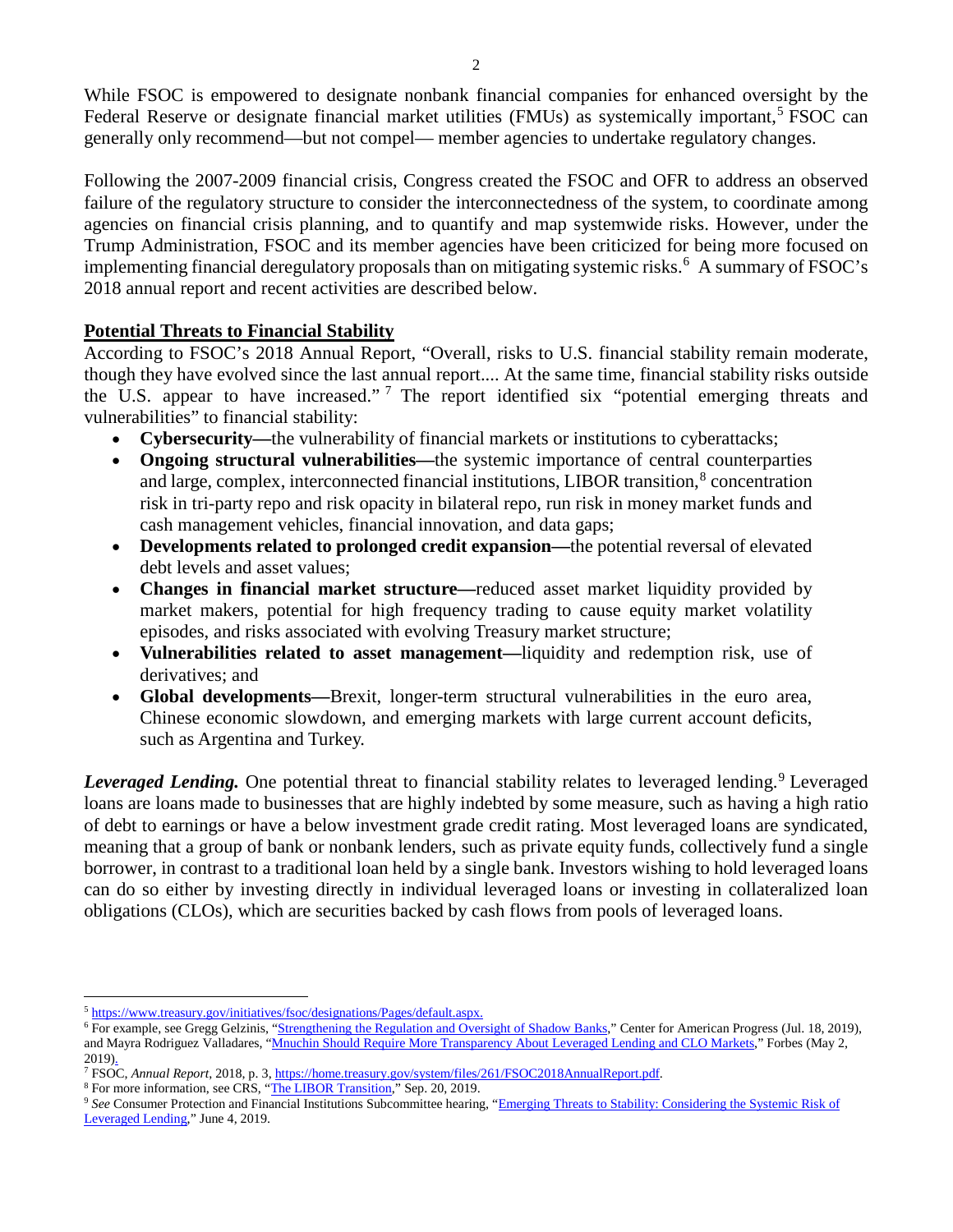During the past decade, the U.S. leveraged loan market experienced rapid growth. While there is no official definition or single data source for leveraged loans, according to Fed Chair Jerome Powell, in 2018 "leveraged loans outstanding rose 20% and now stand at more than \$1 trillion."[10](#page-2-0) According to a number of industry observers, leveraged loans have also experienced deteriorating credit quality and decreased investor safeguards.<sup>[11](#page-2-1)</sup> To date, default rates have remained low. Another notable trend in this sector is that, the share of leveraged loans originated by and held by banks has declined while the roles of nonbank participants, such as private investment funds and finance companies, have increased.<sup>[12](#page-2-2)</sup> Although FSOC has discussed leveraged lending at recent meetings, leveraged lending appears only in the "Financial Developments" chapter of the 2018 Annual Report; it does not specifically appear in the "Recommendations" section or the "Potential Emerging Threats" section.<sup>[13](#page-2-3)</sup>

*Repo Markets .* Another area of potential financial stability risk relates to the repo markets. Repurchase agreements (repos) involve the sale and repurchase of a security at a predetermined price and date and are economically equivalent to a short-term collateralized loan. Financial firms rely on repos as a source of short-term liquidity or access to securities. Firms are limited in how much they can borrow in repo markets by their available collateral and the amount that lenders are willing to lend against that collateral (the "haircut"). While many types of financial firms participate in repo markets, transactions typically involve securities dealers as borrowers or lenders. Repos can be bilateral (firm-to-firm) or triparty (cleared and settled through a clearing bank that is not a party to the transaction).<sup>[14](#page-2-4)</sup> After JPMorgan Chase's exit from the market at the end of 2016, Bank of New York Mellon is the only clearing bank for triparty repo.<sup>[15](#page-2-5)</sup>

In the 2007-2009 financial crisis, a sudden increase in haircuts and rising fears of counterparty risk sharply reduced the amount of liquidity available to firms in repo markets, thereby worsening the crisis.<sup>[16](#page-2-6)</sup> Markedly, in each of its annual report, FSOC has recommended changes to the oversight of the repo market as well as industry market practices. Over the years, several of FSOC's recommendations and those of the Tri-Party Repo Infrastructure Task Force<sup>[17](#page-2-7)</sup> have been adopted. Clearing banks reformed the tri-party settlement process to reduce the use of intraday credit and required pre-commitment to access it.

According to FSOC, the share of triparty repos relying on intraday credit from clearing banks fell from 92% in December 2012 to under 5% in December 2014.[18](#page-2-8) In 2014, the OFR began a pilot project to collect

<span id="page-2-0"></span><sup>&</sup>lt;sup>10</sup> Jerome Powell, "Business Debt and Our Dynamic Financial System," speech, May 20, 2019, [https://www.federalreserve.gov/newsevents/speech/powell20190520a.htm.](https://www.federalreserve.gov/newsevents/speech/powell20190520a.htm)

<span id="page-2-1"></span> $\overline{11}$  In addition, some observers have noted certain similarities between leveraged lending and CLO market characteristics and those seen in certain mortgage lending and mortgage-backed securities (MBS) markets in the lead up to the 2007-2009 financial crisis. Also see Edison Yu, *[Measuring](https://www.philadelphiafed.org/-/media/research-and-data/publications/banking-trends/2018/bt-cov_lite.pdf?la=en)  [Cov-Lite Right](https://www.philadelphiafed.org/-/media/research-and-data/publications/banking-trends/2018/bt-cov_lite.pdf?la=en)*, Federal Reserve Bank of Philadelphia, Banking Trends, Third Quarter 2018.

<span id="page-2-2"></span><sup>&</sup>lt;sup>12</sup> IMF, *Global Financial Stability Report*, April 2019; Ayelen Banegas and Jessica Goldenring, "Leveraged Bank Loan versus High Yield Bond Mutual Funds," Finance and Economics Discussion Series, No. 2019-047, Washington: Board of Governors of the Federal Reserve System, [https://www.federalreserve.gov/econres/feds/files/2019047pap.pdf.](https://www.federalreserve.gov/econres/feds/files/2019047pap.pdf)

<span id="page-2-3"></span><sup>&</sup>lt;sup>13</sup> More broadly, the "Recommendations" section recommends that "agencies continue to monitor levels of nonfinancial business leverage..."—in other words, overall business indebtedness. The "Threats" section notes that "...nonfinancial business leverage is at the upper end of historical ranges, increasing the risk of default." (page 11, 2018 report) It notes that "Any impact [of leverage] on financial stability will depend on the extent and severity of business defaults, whether there are spillovers to other markets, and the ability of investors and intermediaries to manage the fallout. (page 112, 2018 report).

Also note leveraged lending was mentioned in the "Potential Emerging Threats" section of FSOC's 2016 report.

<span id="page-2-4"></span><sup>&</sup>lt;sup>14</sup> Viktoria Baklanova et al., *Reference Guide to U.S. Repo and Securities Lending Markets*, Federal Reserve Bank of New York, Staff Report No. 740, December 2015[, https://www.newyorkfed.org/medialibrary/media/research/staff\\_reports/sr740.pdf.](https://www.newyorkfed.org/medialibrary/media/research/staff_reports/sr740.pdf)

<span id="page-2-5"></span><sup>&</sup>lt;sup>15</sup> "JPMorgan to stop settling government securities for dealers," *Reuters*, July 22, 2016[, https://www.reuters.com/article/us-jpmorgan](https://www.reuters.com/article/us-jpmorgan-settlement/jpmorgan-to-stop-settling-government-securities-for-dealers-idUSKCN1021VK)[settlement/jpmorgan-to-stop-settling-government-securities-for-dealers-idUSKCN1021VK.](https://www.reuters.com/article/us-jpmorgan-settlement/jpmorgan-to-stop-settling-government-securities-for-dealers-idUSKCN1021VK)

<span id="page-2-6"></span><sup>&</sup>lt;sup>16</sup> Gary Gorton, "Slapped in the Face by the Invisible Hand: Banking and the Panic of 2007, working paper presented at Federal Reserve Bank of Atlanta, May 2009[, http://citeseerx.ist.psu.edu/viewdoc/download?doi=10.1.1.189.1320&rep=rep1&type=pdf.](http://citeseerx.ist.psu.edu/viewdoc/download?doi=10.1.1.189.1320&rep=rep1&type=pdf)

<span id="page-2-7"></span><sup>&</sup>lt;sup>17</sup> The task force is a private sector task force to reform repo markets created in 2009 and sponsored by the New York Fed. Their website is [https://www.newyorkfed.org/tripartyrepo/index.html.](https://www.newyorkfed.org/tripartyrepo/index.html)

<span id="page-2-8"></span><sup>18</sup> FSOC, *Annual Report*, 2015, p. 15[, https://www.treasury.gov/initiatives/fsoc/studies](https://www.treasury.gov/initiatives/fsoc/studies-reports/Documents/2015%20FSOC%20Annual%20Report.pdf)[reports/Documents/2015%20FSOC%20Annual%20Report.pdf.](https://www.treasury.gov/initiatives/fsoc/studies-reports/Documents/2015%20FSOC%20Annual%20Report.pdf)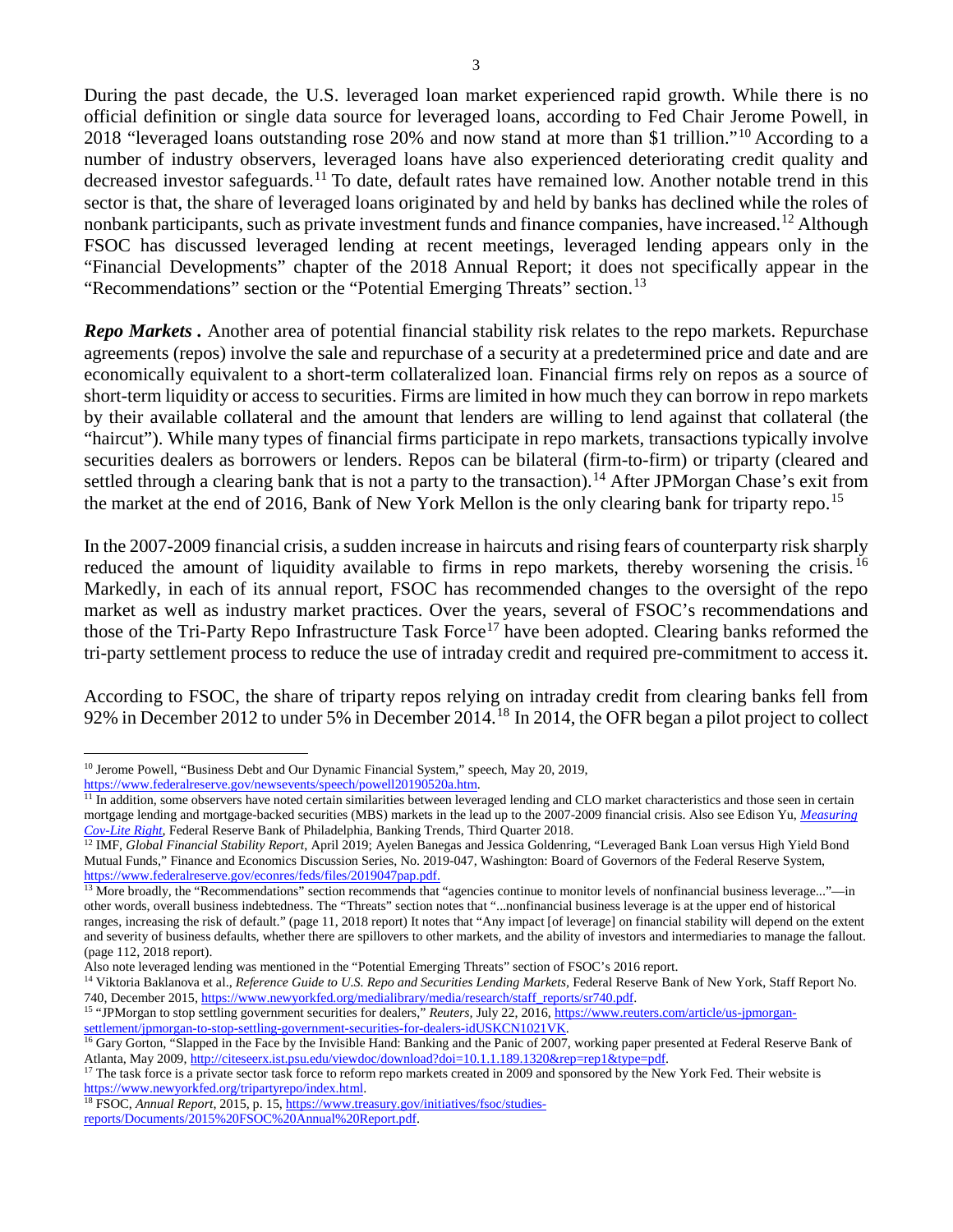data on bilateral repos, and in February 2019 issued a final rule for data collection of centrally cleared repos.[19](#page-3-0) FSOC's 2018 Annual Report called for monitoring of repo markets and an assessment of the risks associated with the shift of all triparty repo settlement to one firm.

Furthermore, in September, the Federal Reserve began intervening in the repo market in response to a sudden and brief spike in repo rates. This was the first time it has lent in repo markets since the financial crisis. The Fed's actions have stabilized the repo market, but questions have been raised about how monetary policy or other factors may have impacted the functioning of the market.<sup>[20](#page-3-1)</sup>

*Climate Change*. FSOC has not focused on climate change as a systemic risk. However, a variety of stakeholders and international bodies – including the IMF, Bank of England, and other European central banks – have raised concerns with the escalating problems arising from climate change, and the need to deploy financial and monetary policy tools to mitigate risks that are affecting the financial system.<sup>[21](#page-3-2)</sup>

## **Recent FSOC Actions**

*Summary of 2019 FSOC Meetings.* The Dodd-Frank Act requires FSOC to meet at the request of the Treasury Secretary "not less frequently than quarterly." FSOC has met four times in 2019 to date—the fewest meetings it has held in a full year since inception. According to readouts and meeting minutes, FSOC has discussed several issues, including: cloud computing, accounting standards, nonbank mortgage origination and servicing, the LIBOR transition, Brexit, leveraged lending, and equity market structure.<sup>[22](#page-3-3)</sup>

*Decline in FSOC and OFR Funding and Staffing.* Treasury's budget for FSOC staff and operational expenses (including for FSOC's independent insurance expert) are proposed by the Treasury Secretary and approved by a simple majority of FSOC voting members. It is funded out of OFR's budget. FSOC's budget was reduced from a proposed FY2017 budget of \$8.5 million and 36 FTEs to a proposed FY2020 budget of \$6.1 million and 18 FTEs.<sup>[23](#page-3-4)</sup> After reducing staff the last few years, FSOC currently employs 14 FTEs with plans to hire staff early in FY2020 to increase the number to 18 FTEs.<sup>[24](#page-3-5)</sup> In addition, the OFR budget is financed through fees on large BHCs and designated SIFIs. After several years of growth, the OFR budget was reduced from a proposed budget in FY2017 of \$104 million and 255 FTEs to a FY2020 budget of \$75.2 million and 145 FTEs. OFR currently has about 100 FTEs and is in the process of hiring additional staff after a large staff reduction the last few years.<sup>[25](#page-3-6)</sup>

*September 2018 Decision on Zions Bank.* Under Section 117 of Dodd-Frank, if a bank holding company (BHC) subject to the Federal Reserve's enhanced prudential standards participated in the Troubled Asset Relief Program (TARP) ceases to be a BHC, then it would automatically be considered a nonbank SIFI subject to enhanced oversight. This provision was intended to prevent a change in corporate structure for the purpose of avoiding enhanced oversight. Under Section 117, a company may appeal its SIFI status, which FSOC can overturn by a two-thirds vote including the Treasury Secretary. In April 2018, as it was in the process of eliminating its BHC, Zions Bank appealed its status as a nonbank SIFI upon completion

<span id="page-3-5"></span><sup>24</sup> See FSOC's FY2020 **budget** 

<span id="page-3-0"></span><sup>19</sup> For more information, see OFR, *Bilateral Repo Data Collection Pilot Project*, [https://www.financialresearch.gov/data/repo-data/;](https://www.financialresearch.gov/data/repo-data/) OFR, *Centrally Cleared Repo Data Collection*, [https://www.financialresearch.gov/data/cleared-repo-data/.](https://www.financialresearch.gov/data/cleared-repo-data/)

<span id="page-3-1"></span><sup>&</sup>lt;sup>20</sup> CRS, ["Federal Reserve: Recent Repo Market Intervention,](https://www.crs.gov/Reports/IN11176)" Oct. 9, 2019.<br><sup>21</sup> https://blogs.imf.org/2019/09/04/a-role-for-financial-and-monetary-policies-in-climate-change-mitigation/.

<span id="page-3-3"></span><span id="page-3-2"></span><sup>&</sup>lt;sup>22</sup> FSOC Meetings, Meeting Minutes and Readouts[, https://www.treasury.gov/initiatives/fsoc/council-meetings/Pages/default.aspx.](https://www.treasury.gov/initiatives/fsoc/council-meetings/Pages/default.aspx)<br><sup>23</sup> FSOC, *[Congressional Budget Justification FY2017](https://www.treasury.gov/about/budget-performance/CJ17/22.%20FSOC%20FY%202017%20CJ.PDF)*, p 3; and FSOC, *Congressional Budget* 

<span id="page-3-4"></span>secretariat, member agencies assign employees to work on FSOC tasks. *See* [Treasury](https://www.treasury.gov/about/budget-performance/Pages/cj-index.aspx) an[d FSOC](https://www.treasury.gov/initiatives/fsoc/governance-documents/Pages/FSOC-Budget.aspx) budget documents for more details.

<span id="page-3-6"></span><sup>&</sup>lt;sup>25</sup> [Testimony](https://financialservices.house.gov/calendar/eventsingle.aspx?EventID=404343) of The Honorable Dino Falaschetti, Director, Office of Financial Research, U.S. Department of the Treasury, before the Subcommittee on Consumer Protection and Financial Institutions, Sep. 25, 2019. *See also* OFR, *[Congressional Budget Justification FY2020;](https://home.treasury.gov/system/files/266/16.-OFR-FY-2020-CJ.pdf)* OFR, *[Annual Report](https://www.financialresearch.gov/annual-reports/files/office-of-financial-research-annual-report-2018.pdf)*, 2018, pp. 54-55; and Pete Schroder, ["Trump Administration Cuts Staff at Financial Watchdog: Source,](https://www.reuters.com/article/us-usa-ofr-cuts/trump-administration-cuts-staff-at-financial-markets-watchdog-source-idUSKBN1KT23O)" *Reuters*, August 8, 2018.